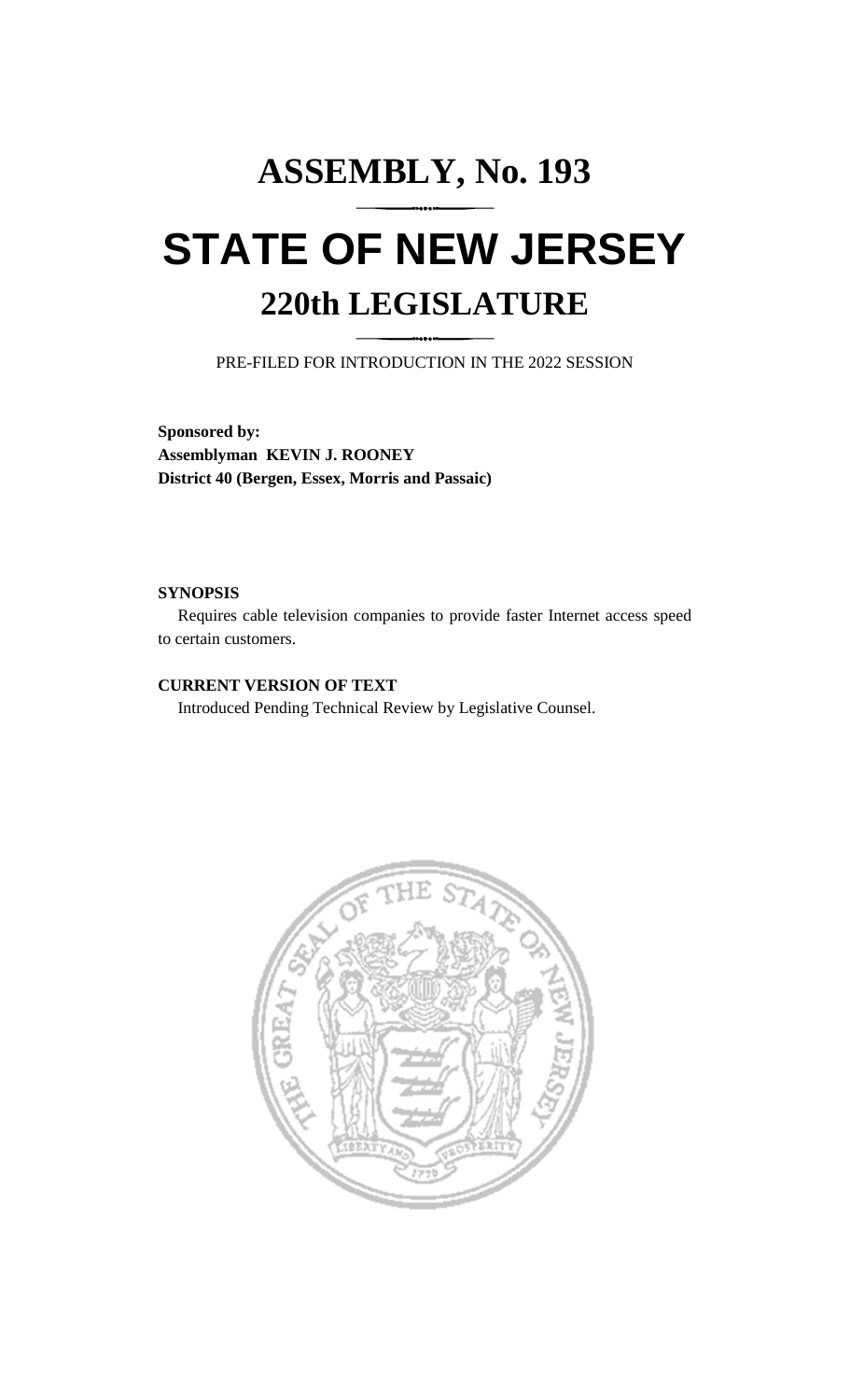### **A193** ROONEY

 $\mathcal{D}_{\mathcal{L}}$ 

 **AN ACT** concerning cable television companies and amending P.L.1972, c.186. **BE IT ENACTED** *by the Senate and General Assembly of the State of New Jersey:* 1. Section 28 of P.L.1972, c.186 (C.48:5A-28) is amended to read as follows: 28. Each application for a municipal consent or system-wide franchise shall contain: a. A description of the initial area to be served. b. A description of the proposed service in terms of the number of channels of cable television reception service. c. Sufficient evidence that the applicant has the financial and technical capacity and the legal, character and other qualifications to construct, maintain and operate the necessary installations, lines and equipment and to provide the service proposed in a safe, adequate and proper manner. d. Evidence of sufficient bond, or commitment therefor, with sureties to be approved by the office, in the penal sum of not less than \$25,000 for the faithful performance of all undertakings by the applicant as represented in the application; the sufficiency of which shall be subject to review by the director and approval by the board. e. An undertaking to hold the board and all municipalities served harmless from any liability arising out of the applicant's operation and construction of its CATV system. f. Evidence of sufficient insurance insuring the board, all municipalities served and the applicant with respect to all liability for any death, personal injury, property damage or other liability arising out of the applicant's construction and operation of its CATV system; the sufficiency of which shall be subject to review by the director and approval by the board. Such insurance shall be no less than: (1) \$150,000 for bodily injury or death to any one person, within the limit, however, of \$500,000 for bodily injury or death resulting from any one accident, (2) \$100,000 for property damage resulting from any one accident, and (3) \$50,000 for all other types of liability; the sufficiency of which shall be subject to review by the director and approval by the board. g. A schedule of proposed rates for cable television reception service, which rates shall not be altered during the term for which the municipal consent is issued, except by application to the board for amendment of the terms and conditions of said consent after public hearing, subject to the rules of the office, review by the director and approval by the board, or amendment pursuant to the

**Matter underlined thus is new matter.**

**EXPLANATION – Matter enclosed in bold-faced brackets [thus] in the above bill is not enacted and is intended to be omitted in the law.**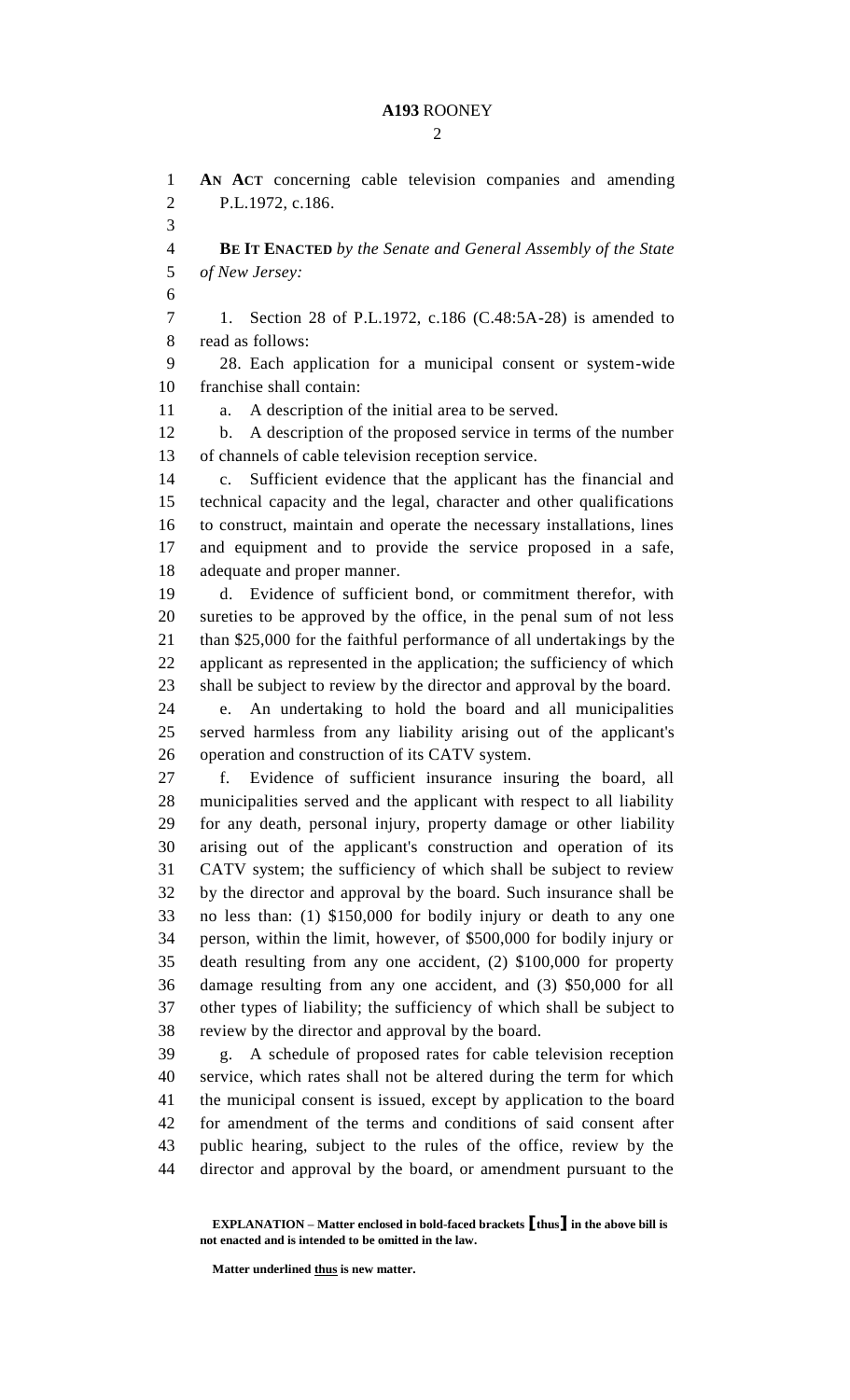provisions of subsection b. of section 11 of P.L.1972, c.186 (C.48:5A-11).

 h. (1) With regard only to applications for a system-wide franchise, a commitment as to those municipalities that are served by a CATV company at the time of the application, to match or surpass any line extension policy operative at the time the system- wide franchise is granted and placed into effect prior to the enactment of P.L.2006, c.83 (C.48:5A-25.1 et al.) by a local franchise or certificate of approval, for the duration of the system- wide franchise. In any event, the CATV company shall extend its plant along public rights-of-way to all residences and businesses within 150 aerial feet of the CATV company's existing plant at no cost beyond the normal installation rate, and to all residences and businesses within 100 underground feet of the CATV company's plant at no cost beyond the normal installation rate, and shall set a minimum house per mile density of not less than 35 homes per square mile.

 (2) This commitment shall be in addition to any and all board orders and rules that impact upon the extension of plant, except that such commitment shall supersede the board's regulations adopted as N.J.A.C.14:3-8.1 et seq., which shall not apply to CATV companies, including telecommunications service providers that have obtained a system-wide franchise.

 i. With regard only to applications for a system-wide franchise, a commitment to provide to each municipality that is served by a CATV company, with two public, educational and governmental access channels. In the event that two or more access channels are requested by a municipality, the municipality shall demonstrate that its cable-related needs require the provision of such additional access channels. Any and all CATV companies operating in a municipality shall provide interconnection to all other CATV companies on reasonable terms and conditions, and the board shall adopt regulations for procedures by which disputes between such CATV companies shall be determined and expeditiously resolved. Each municipality or its non-profit designee shall assume responsibility for the management, operations and programming of the public, educational and governmental access channels.

 j. With regard only to applications for a system-wide franchise, a commitment to install and retain or provide, without charge, one service outlet activated for basic service to any and all fire stations, public schools, police stations, public libraries, and other such buildings used for municipal purposes.

 k. **[**With regard only to applications for a system-wide franchise, a**]** A commitment to provide free Internet service, without charge, at the fastest Internet access speed offered by the CATV company, subject to reasonable network management, through one service outlet activated for basic service to any and all